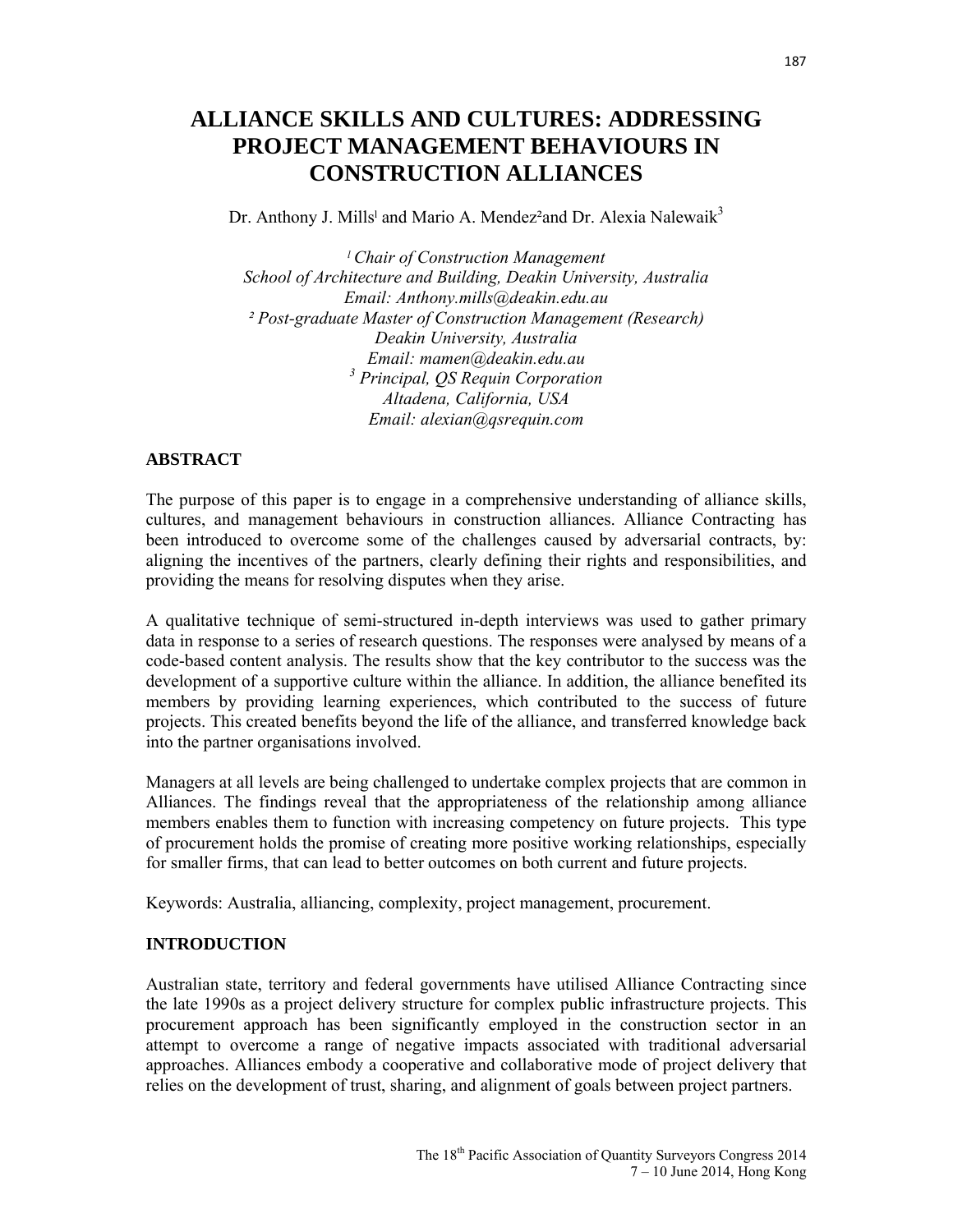At all operational levels, and across functional, cultural, and physical limitations, alliance partners must define common goals, agree on strategy and tactics, and tackle tough issues as they arise. Lambe, Spekman, and Hunt (2002) cite that alliance partners must consider carefully when to partner and with whom, as well as how best to structure and manage the partnership. Alliance partners who have developed the capability to leverage information and knowledge across each stage of the alliance process will find that such a knowledge-based approach is very critical to the success of any partnership (Lambe et al 2002).

Research by Twombly and Shuman (2010) found that, over the last two decades, alliances have increasingly captured the interest of both stakeholders and academic researchers in the field of project management, with firms dedicating more time, resources, and senior management attention to alliances. This was supported by Walker and Hampson (2003), who described complex projects as requiring significant management skills, coordination of a wide range of people with different expertise, and techniques to ensure completion within the parameters of proposed deadlines, cost targeting, and stakeholder expectations.

The paper is based on a case study of a self-funded Australian alliance used to deliver a water treatment program, The project was funded by residents through a levy that applies to local users. The AUD\$370 million program comprised the construction of more than 120 individual infrastructure projects over an 8,000 square kilometre area in Geelong, Australia. The infrastructure program was set up as an alliance between a water authority (Gee 1), an international network of professional consultants (Gee 2), and one of Australia's largest construction firms (Gee 3). The next section of the paper introduces past literature on the nature and culture of alliances.

#### **CHANGING CODES: AN ALLIANCE PROCUREMENT MANAGEMENT SYSTEM**

In choosing a procurement method for any construction project, the objective is to optimise the balance between resource inputs and the certainty of outcomes. A key factor in the development of an effective alliance between the client, designer, and contractor is the development of a strong working relationship. Although considerable research has investigated the impact of alliancing on project outcomes, little research has yet considered the effect of this alliance on the development of capacity of stakeholders within the context of an alliance project.

Although alliances have existed for some time, it was in the early 1990s in the construction industry in Australia that there occurred a rapid increase in the application of this type of procurement method, a move towards standardization of scope, and refinement of its coexistence with other organisational relationships. A key element of alliancing is collaboration between all partners involved in the project lifecycle. It is based on open and cooperative relationships between agencies and contractors that incorporate the sharing of risk and opportunity between the participants. Under an alliance, there is a no-blame culture, which means that risks are not assigned to any one partner but are instead the responsibility of all (Mendez 2012).

Alliancing is governed by an agreed set of alliance principles. The alliance management structure is combined between clients and participants. Figure 1, below, illustrates a typical alliance structure.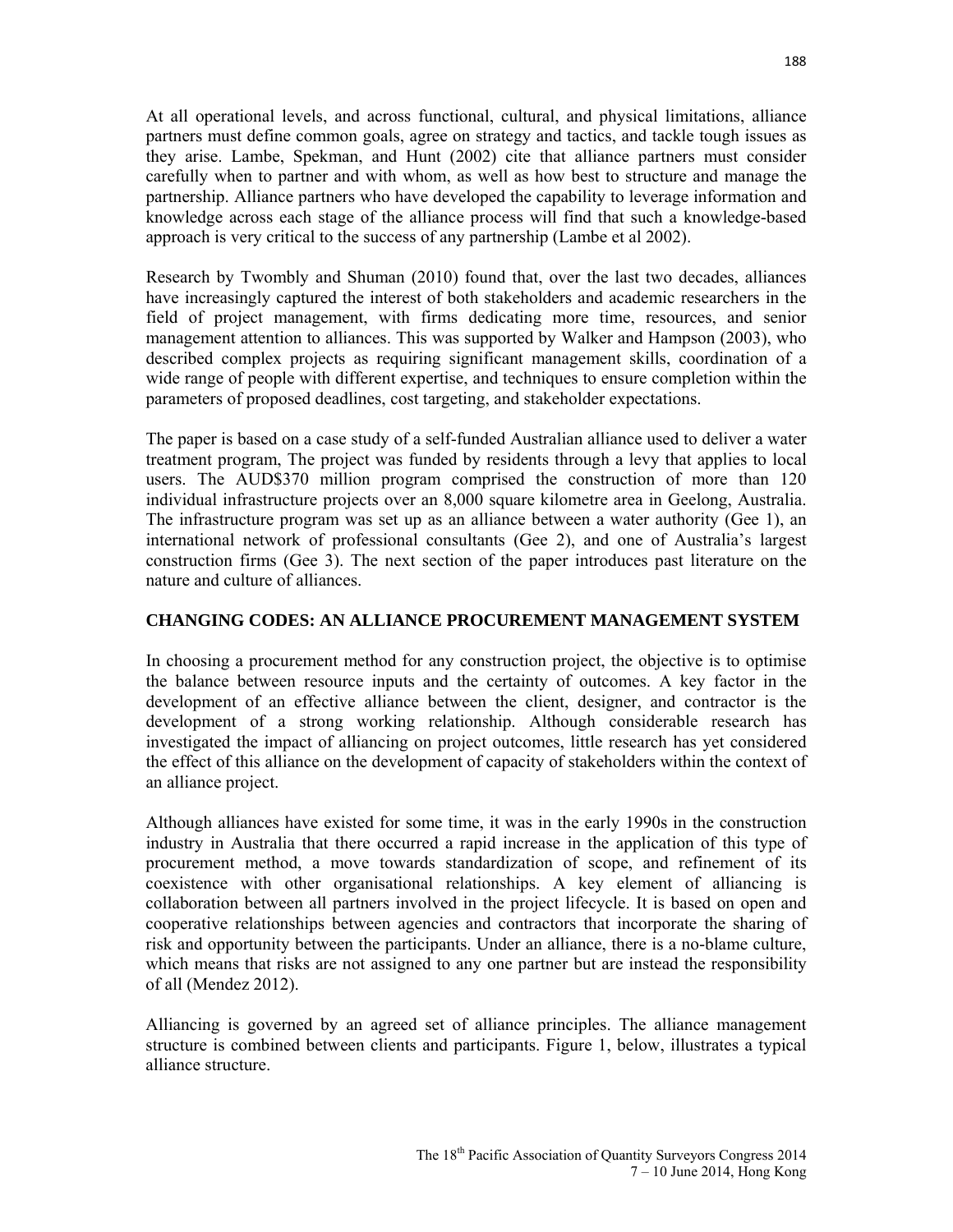

Figure 1. Typical Alliance structure.

According to Mills et al (2013), this type of agreement has been widely used in complex infrastructure projects, and seems to have a proven history of effecting the reduction of investment and improving return deadlines by sharing sources, capabilities, and risk among partners. The last decade of the  $21<sup>st</sup>$  century is recognised by the authors as the "era of alliances", since the construction industry environment already has a complex relational architecture, both formal and informal, which cannot exist without the presence of alliances, many of them with strategic meaning, which provide competitive advantages to partners.

However, the building process in Victoria is slowed by stakeholder phobia of problems and risk. With this obsession comes a never-ending exhaustive search to find solutions that both minimise team participants' potential liabilities and maximise project outcome. Alliancing, with its emphasis on a culture of teamwork, open communication, stakeholders' championing behaviours, and trust, has been touted as a potential solution to this issue. Yet, some state governments (specifically the Victorian government) in Australia remain doubtful of its workability.

## **Managing Complexity in the Early Stages of an Alliance**

The traditional procurement option for clients is now a problem even for the best-resourced firms, when it comes to managing complex alliance projects. Based on research conducted by Mills et al (2013), alliancing relationship-based models have emerged, whereby key success factors (such as open communication, trust, cooperation, risk sharing, and sharing of both sources and capabilities) are recognised as essential elements of an alliance agreement.

Managing complex infrastructure and construction projects involves and generates a number of interfaces between the various partners, as these entities work and innovate together to deliver the successful output. Kelly, Schaan, and Joncas (2002) note that the manner in which collaboration is conceived and its early development are important. Decision-making and inter-connection at initial stages play an important role in the ultimate overall project performance. In addition, Kelly et al (2002) suggest that firms need to have an ability to effectively manage relationship issues, as the relationship is key to achieving and maintaining a successful alliance.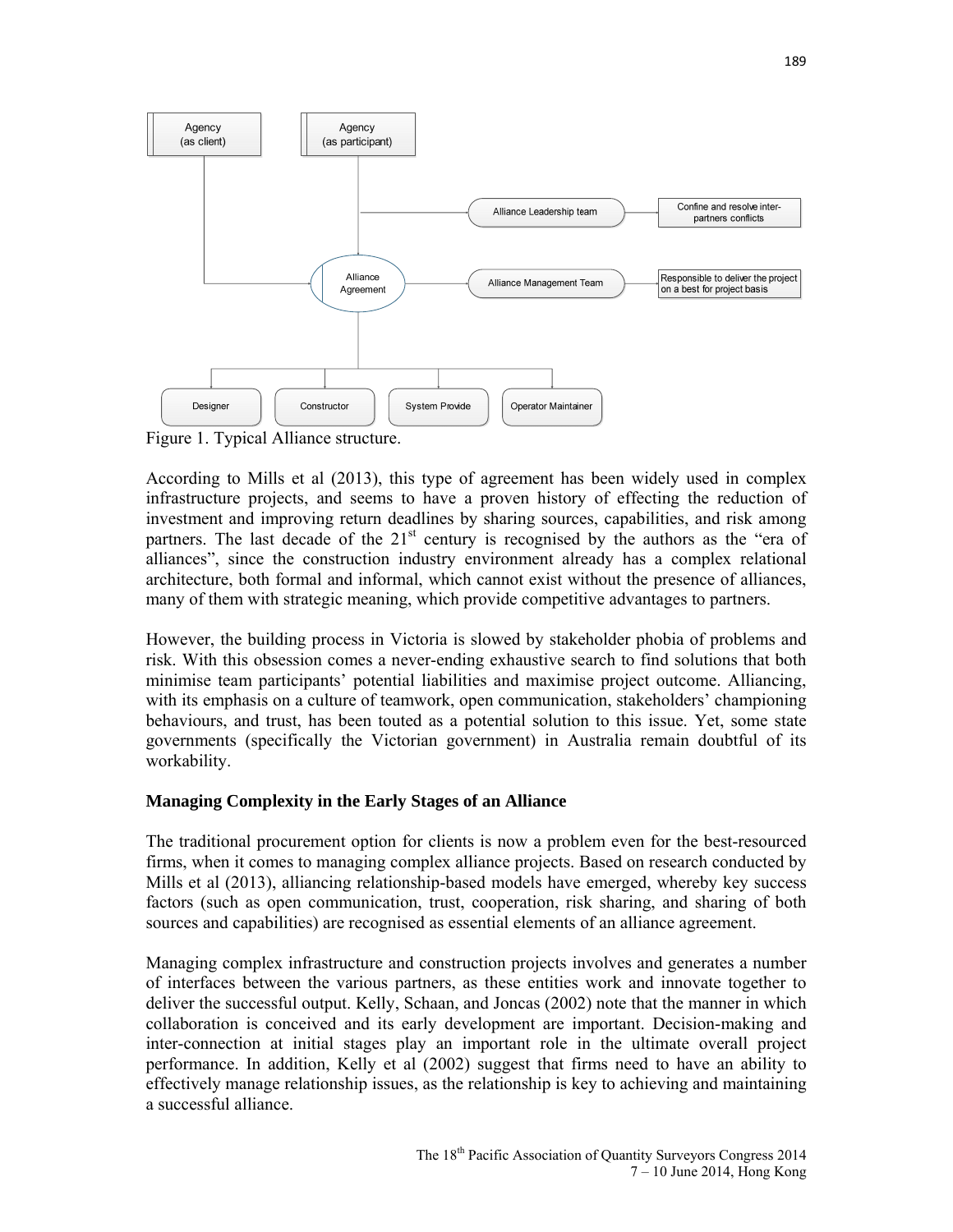The initial stages of alliancing can be a challenging experience for most firms, because the initial context of an alliance rarely focuses on encouraging cooperation. In cases where initial uncertainties, conflicts, and tensions are not handed carefully, mistrust and suspicion might arise between the partners, which will later create an "us versus them" mindset among the partners involved (Kelly et al 2002).

According to Bacarini (1996), the subject of complexity has been linked to other nontechnical project aspects such as: communication, social, culture, behaviour, and interconnectivity. Baccarini (1996) pointed out that complexity is one of the critical project characteristics that requires appropriate actions to achieve successful project outcomes, with infrastructure and construction projects continuously displaying higher levels of complexity. Other researchers have supported Baccarini's (1996) view that project success is dependent on the level of complexity of a project, with complexity having a direct effect on overall project performance (Walker and Hampson 2003; Mills 2001).

The key to improving project outcomes is the development of management "soft skills" by the project team, such as communication, team-building, and trust. Alliancing has unique potential for encouraging the development of those attributes for each partner to the alliance. The next section reviews literature on knowledge transfer as it applies to alliances.

## **Knowledge Management: the Best Practice for Firms**

Bektas et al (2008) state that competitive advantages can be achieved by developing existing and creating new resources and capabilities to respond to rapid changes in the construction industry market. Among these resources and capabilities, knowledge management (KM) is recognised as a core element. In line with that, this section aims to examine the relationship between KM processes and competitive advantage in construction firms and project teams.

Infrastructure and construction have a tendency to move projects into a more complicated, dynamic, and interactive state. The success of complex construction processes relies on effective communication and collaboration between clients, designers, contractors, and other project team members and stakeholders. KM tools represent a key platform to support innovation and the sharing of lessons learned within a multi-disciplinary team working under a collaborative alliance concept (Bektas et al 2008).

The space of knowledge structure below presents that these categories of knowledge are all interconnected (see Figure 2, subsequent to the definitions below). The given view to this KM model in complex construction projects is generalised by distinguishing three important knowledge management spaces including: collaboration, KM, and actors (Ben Yahia et al 2012).

*Collaboration space*: concerns the management of co-operative elements and includes communication, co-ordination, co-production, and awareness. These elements are strongly present during all project phases, including: conception, planning, design, procurement, construction, and closeout

*KM space*: concerns the management of shared knowledge in relation to personalisation and codification of project processes. According to Ben Yahia et al (2012), through KM a firm's intangible assets can be better exploited to create value, with both internal and external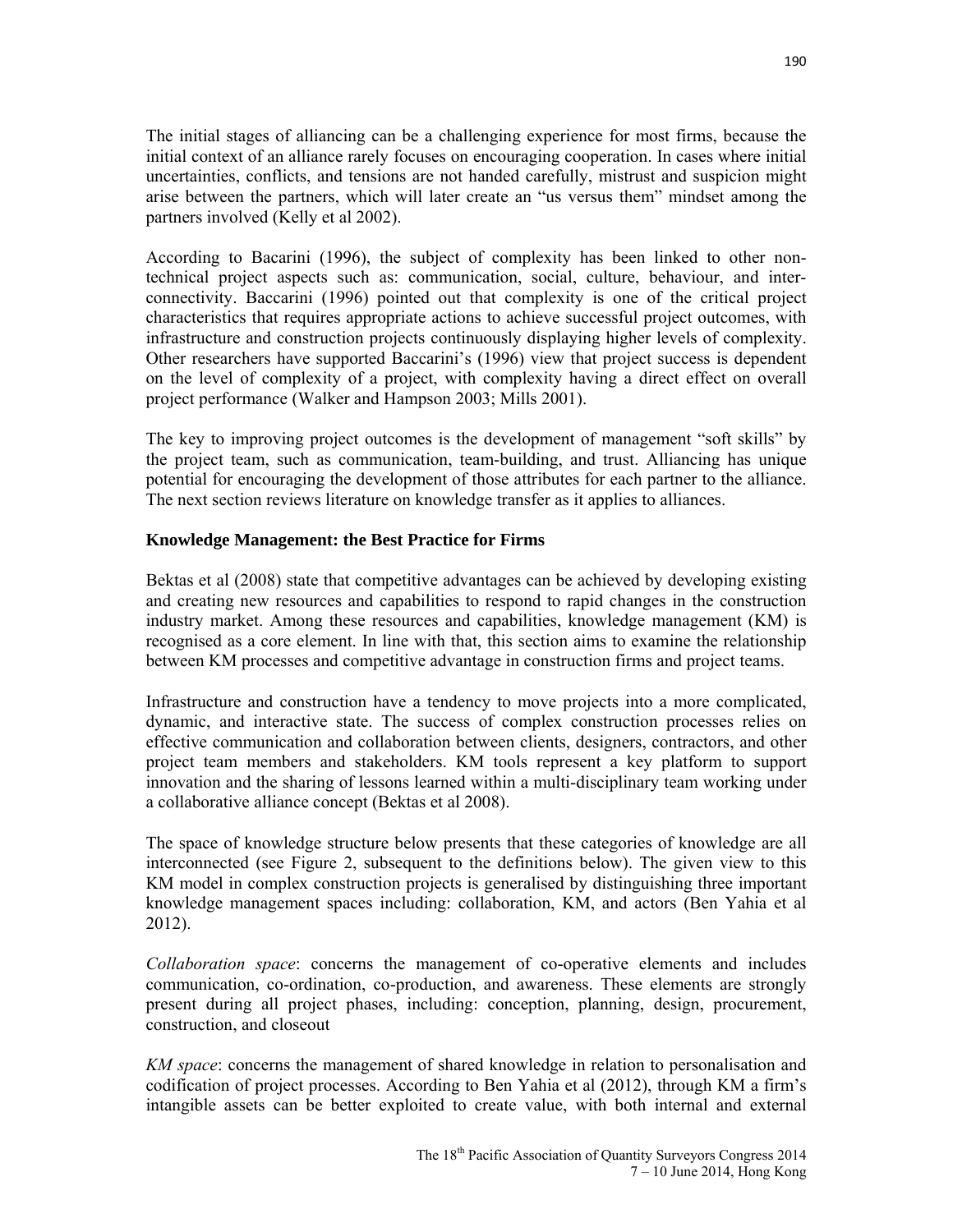knowledge leveraged to benefit the firm. In complex projects, KM can improve communication between partners and provide more informed knowledge by sharing best practice documentation, lessons learned, and project management tools.

*Actors' space*: concerns the management, representation, roles, and objectives of different partners. This is a classic "agency" relationship where one individual (group of individuals) depends on another for some action. Muller and Turner (2005) refer to a principal-agent relationship as one in which a party (the principal) engages another (the agent), via a contract, to perform some service on their behalf. This typically involves delegating some decisionmaking authority to the agent. In the classic definition of the principal's dilemma of asymmetric information, there are qualities and characteristics unknown to the principal regarding the agent's skillset, integrity, goals, motives, work methodology, and more. The traditional solution to the dilemma is monitoring. In principle, alliancing reduces this knowledge and power gap and eliminates the need for monitoring by encouraging equality, transparency, knowledge sharing, and communication between the alliance partners.



Figure 2. Knowledge management model for complex construction projects *Source: Adapted from* Ben Yahia et al (2012)

It should be noted that information and knowledge must be gathered from and shared between all different partners and firms participating in the project (e.g. clients, designers, contractors, consultants, and others), because communication within and among these professionals is often problematic.

Alliances on the other hand, allow the development of a shared knowledge base, which has the effect of improving the partners that have the least capabilities in the team. This has the effect of levelling the management capacity across the alliance so that each partner's skillset can be applied with maximum effectiveness. Research by {Bouncken, 2011 #2118} has shown that smaller, less capable firms benefit the most from an alliance with more sophisticated management processes. In the case a construction projects, it applies to issues like quality control, risk management, value improvement, and occupational health and safety.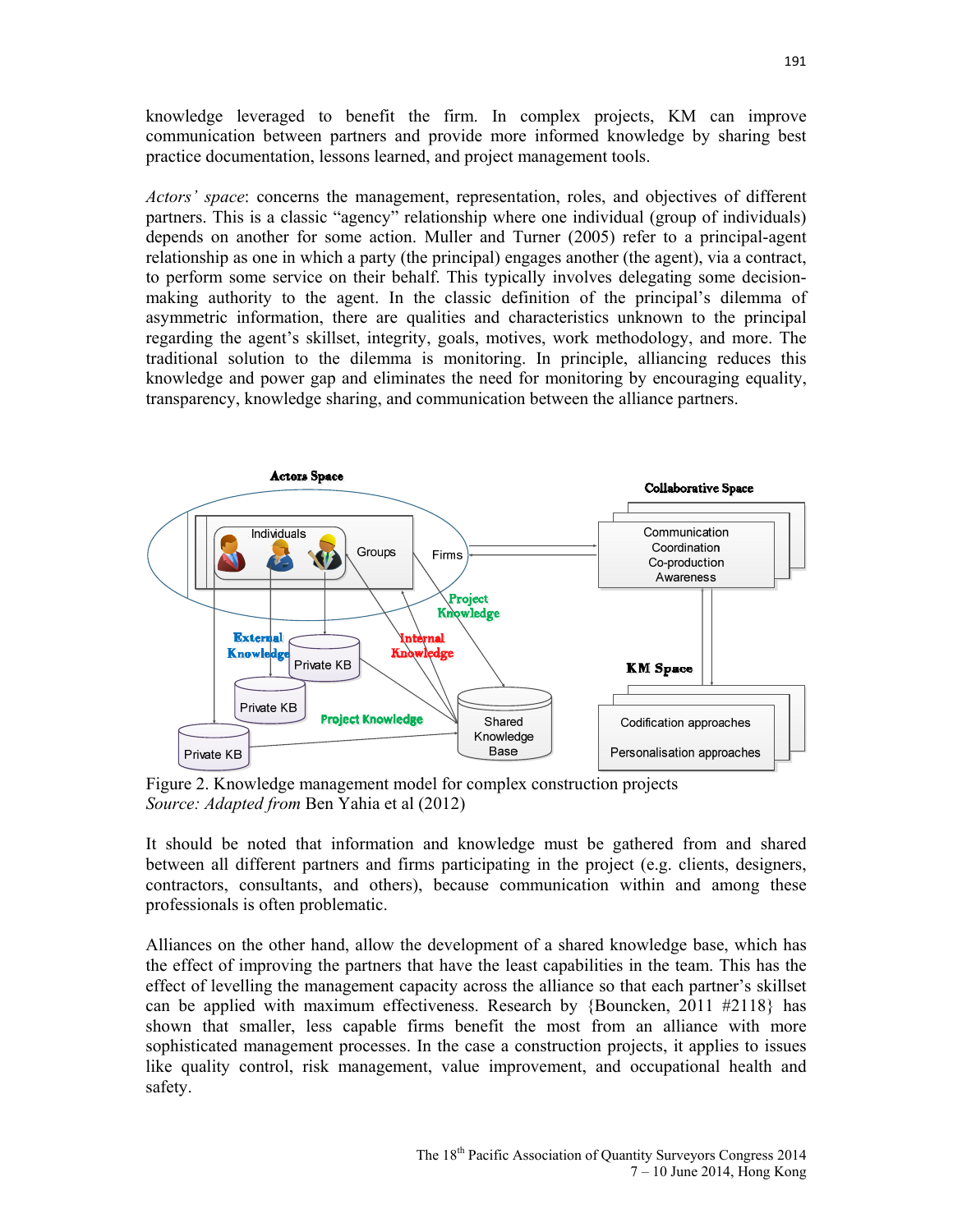## **The Impact of Culture between Alliance Partners on Alliance Performance**

Over the past two decades, researchers have witnessed an extreme upheaval in the number of external modes such as: project alliances, program alliances, and strategic alliances. A large part of extant literature has already reported on the benefits of these modes (for example, the sharing of costs and risks, the learning of new skills, collective opportunities, and technology advancement within a firm). However, previous record of these external modes has shown that, despite these benefits, many alliances do not prove to be a value for money success (Department of Treasury and Finance 2006).

Kelly et al (2002) noted that researchers tended to focus on hard elements, like financial and strategic factors, for describing the success or failure of an alliance. However, in recent times research into more soft or qualitative factors (such as resources-linked issues, stakeholder analysis, and integrated teams) have increased in importance. This has led to a growing and emergent body of literature on the importance of culture for the success of an alliance.

The authors of this paper note that culture, and its perception and behaviours across complex construction projects, have changed considerably since the early 2000s. The concept of a formal construction agreement, in which various partners are not just agreed in principle but are contracted to trust each other, might have seemed like an alien concept to industry stakeholders in the late 1980s. However, an increased proportion of stakeholders from those firms involved in complex construction projects now understand the business case for working collaboratively. The next section identifies the methodology used and results obtained; the paper concludes by discussing the findings of the study.

## **RESEARCH AND METHODOLOGY**

The research adopted a qualitative approach; this was done in order to gain an in-depth understanding of the situation and its meaning for those involved. The primary interest of the research is in the process rather than outcomes. Past research on alliances identified that the main issues were skills, cultures, and behaviours. These themes were used to form the research questions in the paper.

A qualitative approach was the appropriate method as the research was aimed at developing a detailed understanding of project management, views, attitudes and experiences of participants. Semi-structured interviews were carried out with three key stakeholders over a six month period between July and November 2013. A face-to-face interview approach was used to explore participants' opinions about the importance of project management behaviours, skills, and cultures in construction alliance. The target participants for the study were stakeholders utilising alliances, and their learning and development managers, as these were the individuals directly responsible for team cross training/development and assessment of competence.

For reasons of confidentiality, the participants wished to remain anonymous, therefore no names or personal details were printed in this research. However, permission was given to use general information in relation to the project and partner firms. The data for this paper comes from detailed examination of the interviews with stakeholders from a variety of functions.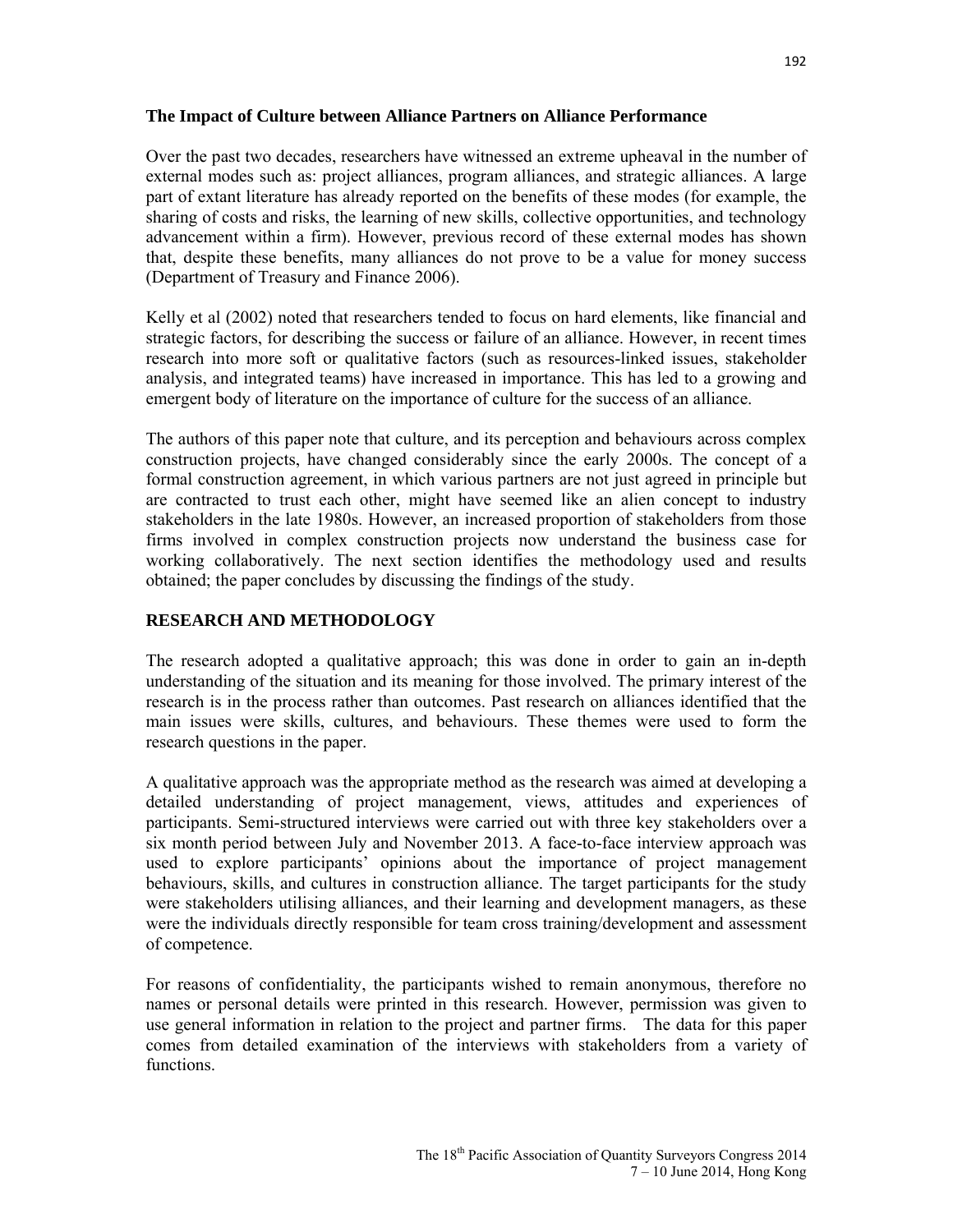In June 2009, the Alliance was formed to improve the water network in Geelong. The water authority (Gee1) together with a leading professional and technical firm (Gee 2) and a major national construction firm (Gee 3) were appointed to deliver the capital work program alliance. The authors interviewed three key stakeholders from the Alliance (Gee 1, Gee 2 and Gee 3) that had extensive knowledge utilising construction alliances. The water authority's use of alliancing highlights how effective this procurement process can be at pulling together a locally and globally diverse set of firms and apply their development, resources, and knowledge management capabilities to common goals and objectives.

## **RESULTS AND DISCUSSION**

The structure of the alliance helps to define its goals and objectives, and to ensure the incentives of the partners are aligned to achieve it. That is achieved from the outset by structuring the alliance in such a way that roles and responsibilities are clear and the processes for interaction are clearly understood. Furthermore, the alliance approach should involve all stakeholders in the negotiation alliance charter development and alliance contract negotiation processes, where the size of firms allows it (refer to Figure 3). The operational management team establishes the details of the partners' contributions to the alliance, its structure, management, and so on. The early participation of stakeholders, and collaboration at an early stage of development, also help pave the way for the alliance to be implemented quickly. However, if the people who are involved in the implementation of the proposed alliance are uncomfortable with some aspects of it, the chance of success may be greatly diminished.



The process contains three steps (shown in Figure 3):

Figure 3. Roles of the negotiation partners

The first step is to establish the partner's mutual interests, including identifying the skills that are necessary to complete the project. The process involves more than just the selection of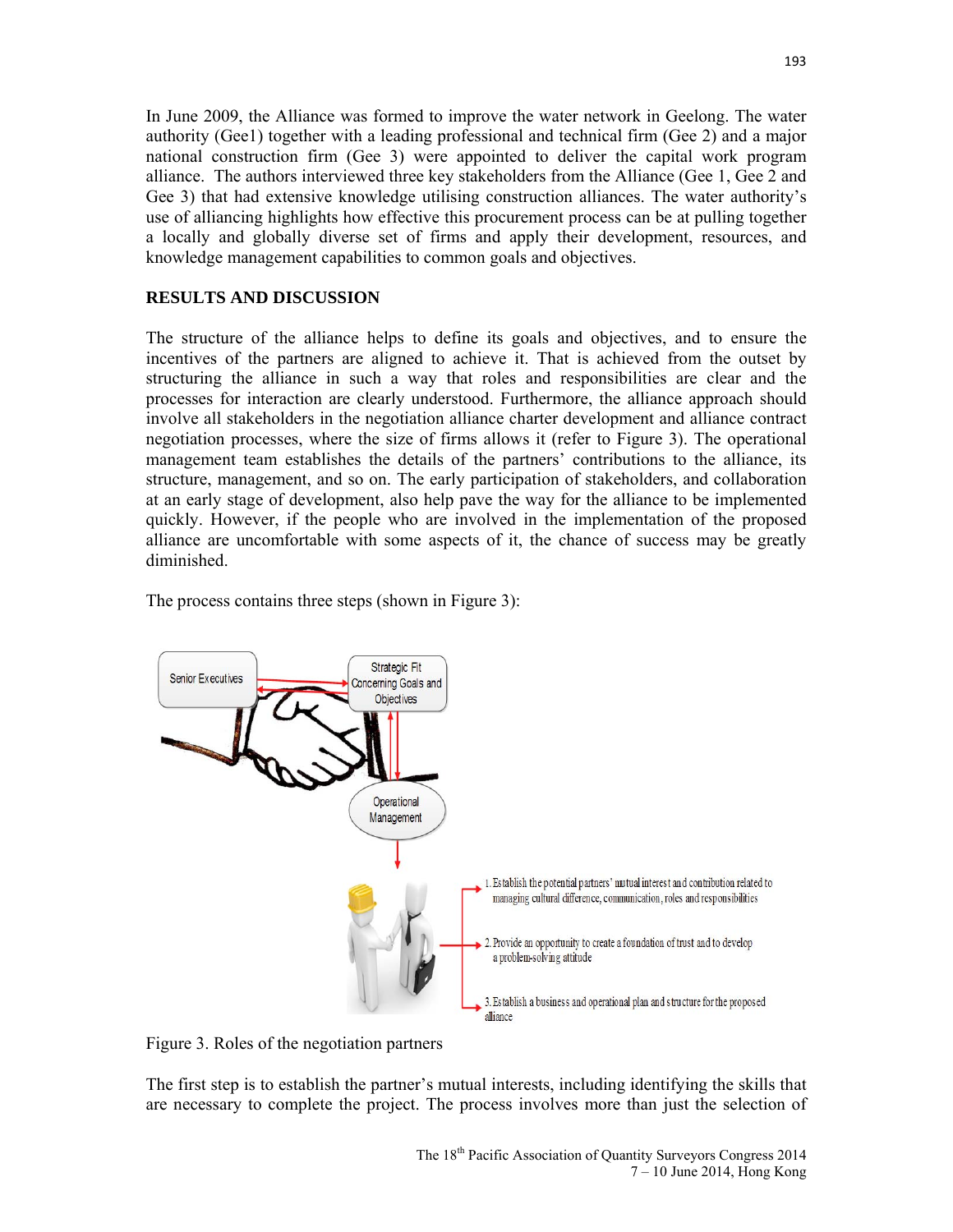firms to undertake construction work. The process objective is to align the skills with and the motivations that lead to a collaborative culture.

The second step is to provide and opportunity to create trust and develop a problem solving attitude amongst the team. It starts by structuring the alliancing in such a way that roles and responsibilities are clear and that the processes for interaction are clearly understood. The alliance approach involved all stakeholders in the negotiation process.

Finally (step three), once the above steps are completed, the partners align their goals, the alliance is formalised, and the business objectives are articulated into Key Results Areas (KRAs).

The alliance not only describes what 'performance' means in terms of the KRAs but also specifies behavioural conditions that comprise the Alliance principles. These contain agreement for a no-blame collaborative culture based on consensus decision-making, so that parties cannot sue each other unless there has been demonstrable illegality or gross negligence.

The operational management team works out the details of the partners' contributions to the alliance, its structure, management, and so on. The participation of and early stage of collaboration also help pave the way for the alliance to be implemented quickly. However, if the people who may be involved in the implementation of the proposed alliance are uncomfortable with some aspects of it, the chance of success may be greatly diminished.

Interviewee Gee1 made the point that partners choose a specific alliance form not only to achieve greater control, but also for more operational flexibility and realisation of market potential. The strategic motives for firms to engage in alliance formation vary according to firm-specific characteristics and the multiple environmental factors. As the results reveal in Table 1 (below), this diversity has triggered the development of several motives to enter an alliance. Interviewee Gee1 commented:

The set-up of the alliance was to be able to deliver our capital program. So we had a large number of water resource projects to do, what I call them more traditional water projects, pump stations, pipelines, tanks, etc. both for the replacement of existing assets but also to service new growth. And we looked at the various mechanisms (procurement selection), and how we were going to deliver that expanding program, and landed on the fact that the alliance was the best way to go.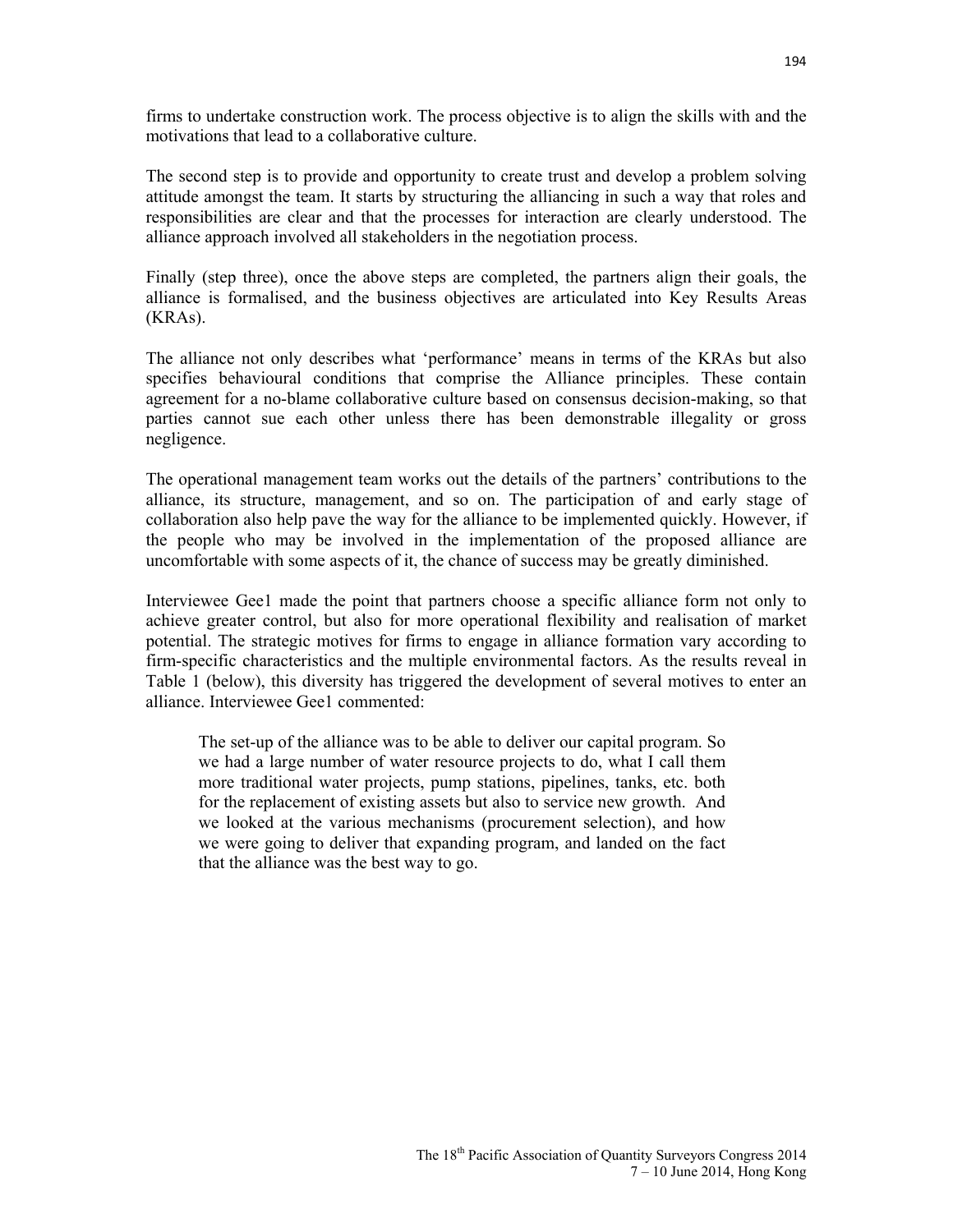| Motives to enter an alliance |                                                                        |
|------------------------------|------------------------------------------------------------------------|
| Reasons                      | Benefits                                                               |
|                              |                                                                        |
|                              | Acquiring means of safety performance and environment                  |
|                              | Gaining access to new technology                                       |
|                              | Learning and internalisation of tacit, shared and embedded skills (the |
|                              | skill up of our staffs and out local contractors)                      |
|                              | Alliance, is a very effective tool for delivering project consistently |
|                              | Market seeking                                                         |
|                              | Pooling of resources and sharing risk                                  |
|                              | Co-specialisation                                                      |
|                              | Restructuring and improving performance                                |
|                              | Develop technical values                                               |
|                              | Embracing and sharing the platform for communication in alliance       |

Table 1. Owner Motives to Enter an Alliance

The Water Authority chose an alliance methodology for an anticipated AUD\$370 million in complex projects, whereas previously projects of this nature (although smaller in scope) would typically be delivered through a more traditional procurement method. An alliance partnership was adopted and the data revealed that the partners' motives to engage in alliance (listed in Table 1, above) were centred on two key reasons: efficiency gains and alliance benefits.

## *Alliance and the efficiency gains*

Respondents (Gee1 and Gee2) commented:

"Water Authorities' capital works program alliance highlighted efficiency as a key outcome in the delivery of any capital works program. To achieve this gain, a change was required in the way that projects were delivered, which led to projects being bundled into large programs of work. Consequently, the focus changed from small projects being delivered under a traditional fragmented method, to delivering large number of projects in a structured program manner under an alliancing procurement approach."

The two interviewees went on to say that:

"After delivering a number of water upgraded projects using a traditional approach, in small AUD\$40 to \$50 million segments, the Water alliance made the decision to leverage the efficiencies that could be gained by bundling the capital projects into one AUD\$370 million parcel of work."

The participants believed that the alliance route was a means for the water authority to improve in term of safety an area where in past projects had not performed well. As stated by one interviewee: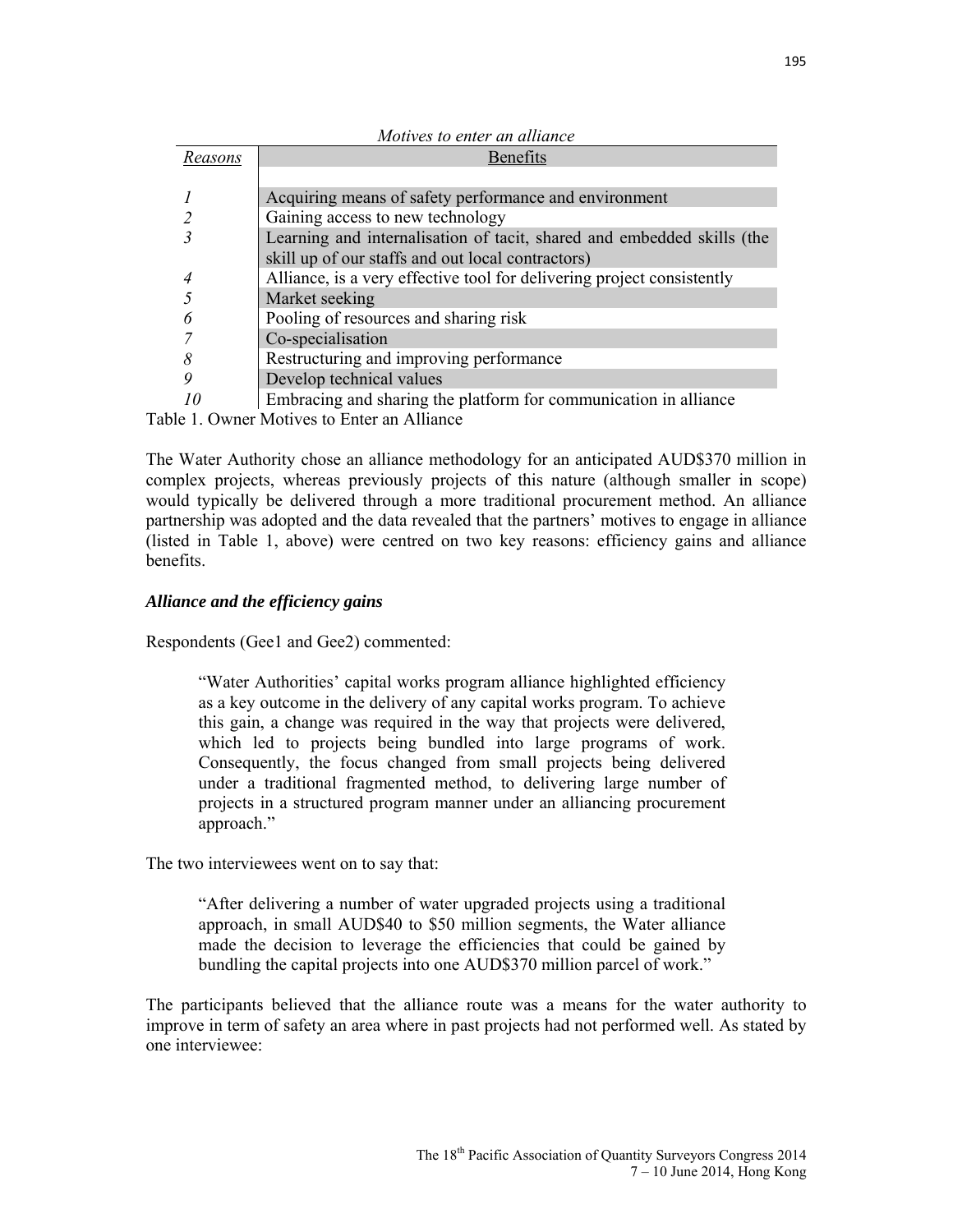"So in term of safety that is where the safety part kicks in. it was a deliberate strategy to raise the bar in term of our safety requirements, and it is fair to say there was some pushback from some contractors on that, they though we are going over the top. However, that's been a huge focus for us in term of safety. And that's been a big part of the alliance is also developing those areas that we can bring back to the rest of our parent firms. But no only are we bringing stuff back into the water authority in terms of different safety aspects, the contractor that we are with John Holland, they actually use a lot of the stuff to develop alliance throughout their parent firm as well."

#### *Alliance benefits*

Participants believed that working together as an alliance could provide efficiency gains in planning and the allocation of resources, sharing knowledge, skills, and ideas, and an increased impetus in working towards the common goals and objectives. Above all, participants articulated the benefits to their partners, not only from the new technological gains and improved skillsets of staff, but from the support offered in its delivery through the alliance. The respondent (Gee1) stated the alliance certainly delivered a lot of benefits in terms of the up skilling of our employees:

 "I'd have no hesitation and if you talk to any of the Barwon Water people in terms of what it's meant, I think all of them would say it's been a very rewarding experience. They will say, 'I thought I was a project manager beforehand, but now I realise I wasn't, and now I know what is means to be a real project manager'."

The participant went on to say that:

"…whilst we have an alliance together, we do some what we call 'selfperformed work'. Therefore, self-appraisals offer numerous benefits to the process including greater accuracy, fairness, and improved understanding of the demands and expectations of all involved. So whilst the focus has been about developing our people, developing our skills and knowledge and bringing it back into Barwon Water, I think it is also been a very positive experience for both John Holland and the design consultants, GHD"

The interviewees expressed the view that communication is a huge issue and is key to the efficiency and effectiveness of partnering and integrated teams in an alliance.

Interviewee Gee1 indicated that embracing communication is certainly part of it, and being able to engage all those aspects together. For example, whilst early and efficient dissemination of information (such as roles, responsibilities resolution process, and workshops) is a sound basis for communication within the team, a raised awareness of the significance of effective listening and the potential for misunderstanding will enable the partners to be positive, self-confident, and supported in their communication.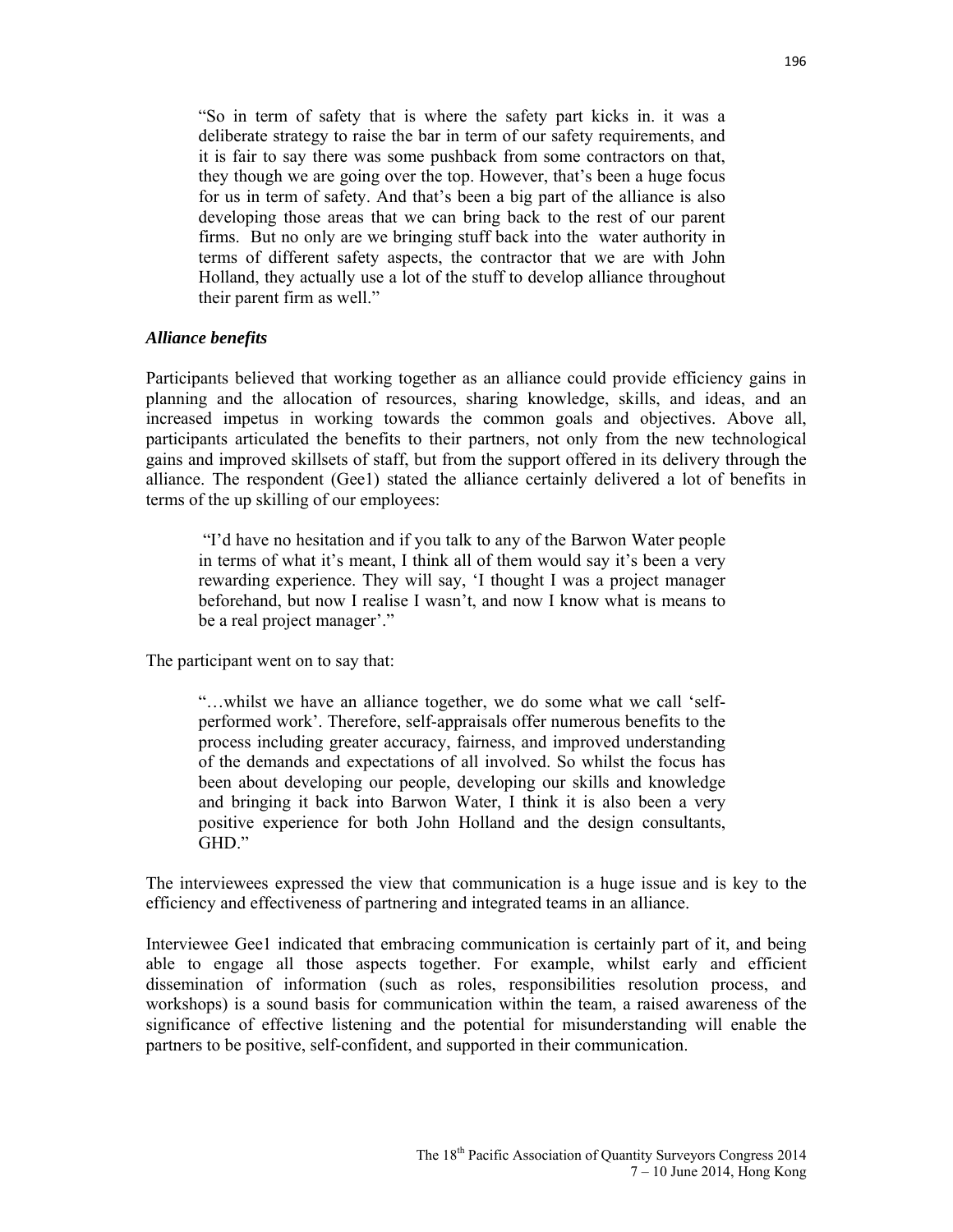Participants agreed that along with the alliance comes learning from other partners. They believed that it was the internalisation of new knowledge that benefits the participant firms. Alliances have many advantages. As an example, the alliance structure can serve as a channel for the transfer of knowledge, information, and up-skilling of staffs, also enabling other kinds of managerial learning. The participants indicated that learning from their partners by accessing critical information, sharing know-how, and up-skilling of capabilities is one of the most important motivating factors for forming an alliance. They indicate that a partner's capacity to learn is determined by a combination of factors:

- Up-skilling transferability
- Receptiveness of partners to new skill and
- Possession of necessary competence to understand and absorb the new knowledge

One participant (Gee1) suggested that one of the main reasons an alliance was formed was to develop their own staff. Similar comments came from another interviewee

Responding to questions related to the local SME contractors, the interviewees commented that they believed the skills and technology necessary for success in the construction business today many times mandate that small enterprise contractors work with other firms that possess complementary skills, to achieve mutual benefits. Regardless of the alliance partner or how the alliance is structured, alliances can bring significant benefits to the partnering firm, especially small contractors.

The participants stated that:

"When large and small firms form an alliance, they develop a common bond so each becomes more efficient and more profitable. Especially, small contractors improve market access and gain entry into markets they would otherwise not be able to accomplish. In addition, alliance can help reduce external threats, help achieve firm objectives and build core competencies."

The interviewees went on to state that:

"Alliances bring together complementary skills from partners that small local contractors may lack. Due to the smaller scale in which many small contractors operate, they may not have all the skills required to be successful and secondly by partnering with large firms."

It became clear through these interviews that small contractors can learn and take advantage of implementing an enhanced communication and feedback approach to encourage, recognise, and celebrate innovative ideas from any stakeholder. Those alliances took place manly with local small contractors.

## **CONCLUSION**

Alliancing has offered clients and the construction industry a form of collaboration to deliver highly complex and risky projects, putting the spotlight on a viable alternative to opportunistic action. A key advantage of the alliance approach is that it embeds collaboration and develops skills, knowledge, and experiences in the stakeholders.